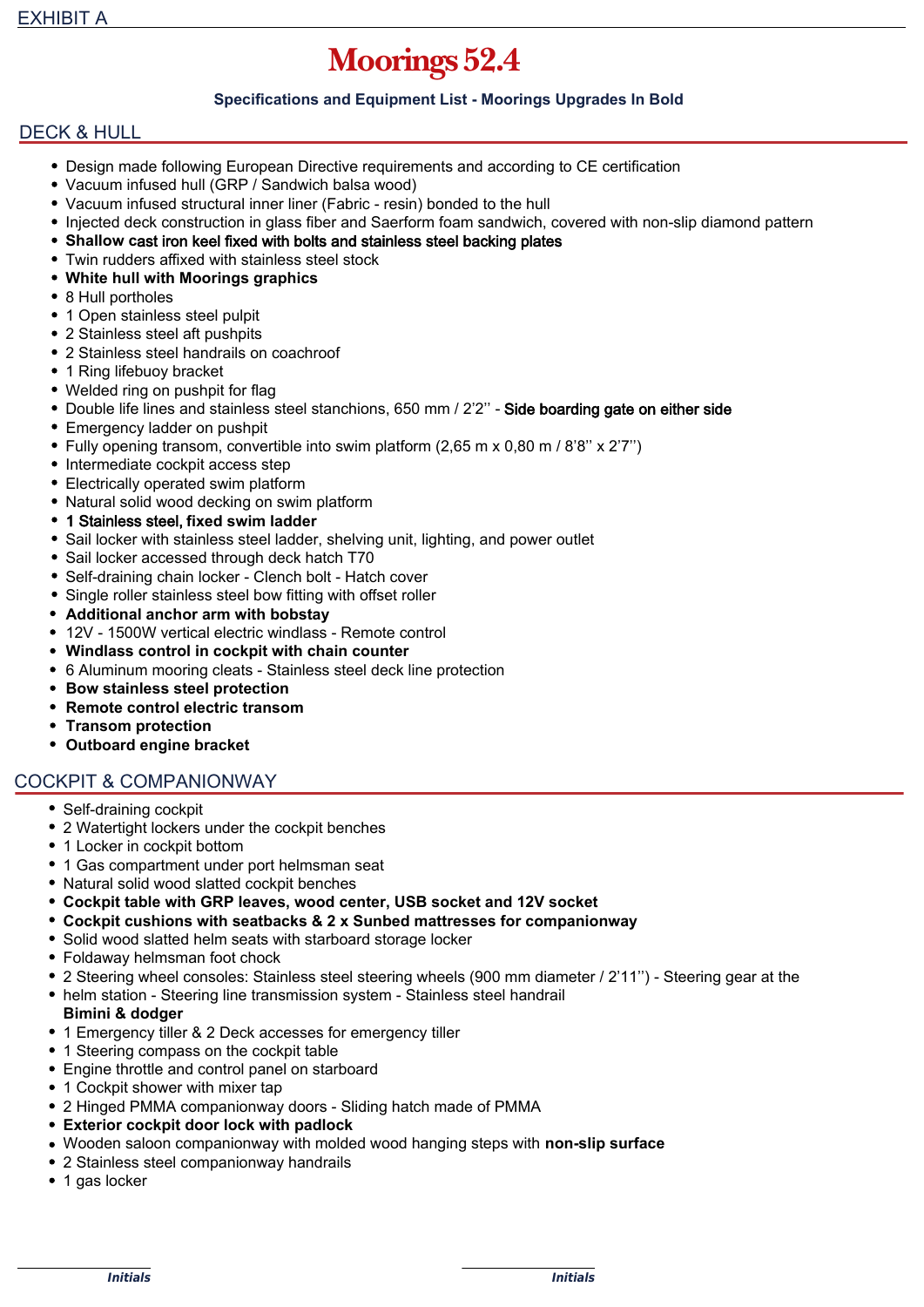# MAST, RIGGING & SAILS

- Classic 9/10 anodised aluminium mast, 2 spreaders
- **Custom heavy duty battened charter mainsail**
- **Custom heavy duty charter furling genoa**
- **Stackpack lazy bag with Moorings logo**
- **Self-tacking jib**
- **Profurl furler**
- Anodised aluminium boom
- Discontinuous stainless steel standing rigging
- Split backstay
- Rigid boom vang
- 2 Stand up mainsheet blocks on the coachroof
- 1 Self-tacking jib track with traveller
- All lines lead back to the helm stations (except boom topping lift and genoa halyard)
- Complete running rigging: main halyard, genoa halyard with mast-tie rail, boom topping lift with cleat on mast, mainsheet, 1 self-tacking jib sheet
- **Electric winch port side H46.2 STAEH**
- **Electric winch starboard side H46.2 STAEH**
- 6 Clutches
- Halyard covers
- 2 Flag halyards
- 1 Aluminum Speed Grip winch handle
- 2 Winch handle holders

## SALOON/INTERIOR

- **Interior wood:** Alpi **brushed oak**
- **Silver macadamia upholstery cushions**
- **Dark grey paneling**
- Saloon Headroom: 6'8" / 2.03m
- U-shaped saloon bench Double density foam
- 1 Flexible and swivelling reading light
- **Saloon table converts to double berth**
- Storage under bench seats
- Mirror on forward bulkhead
- Bottle rack behind the bench against the forward bulkhead
- 2 Panoramic coachroof windows with curtains
- 2 Hull portholes
- 2 Opening deck hatches with mosquito screen/blinds
- 1 Opening portlight with curtains in the coachroof side window
- **Blinds and mosquito screens on portlights**

#### **GALLEY**

- Galley Headroom: 6'4'' / 1.94m
- U-shaped galley
- Counter-top in Clay compact with Corian fiddles
- 1 rectangular stainless steel sink 1 Mixer tap with hot/cold water under pressure -- with **chopping board**
- 1 Gas stove 2 burners Stainless steel oven on gimbal Stainless steel protection handrail
- **Microwave oven**
- **Top loading and front loading fridge**
- Fitted cupboards and closed cubbyholes
- Bin with access on the counter-top
- 1 Lower unit: 3 Drawers
- 1 Hull porthole
- 1 Opening portlight with curtains in the coachroof side window

# FORWARD HEADS

- Headroom: 6'1'' / 1.85m
- Access from the cabin
- Shower area accessible by swivelling the washbasin, 2 Mirrors, Toilet accessories, 1 Opening portlight with curtains in the coachroof side window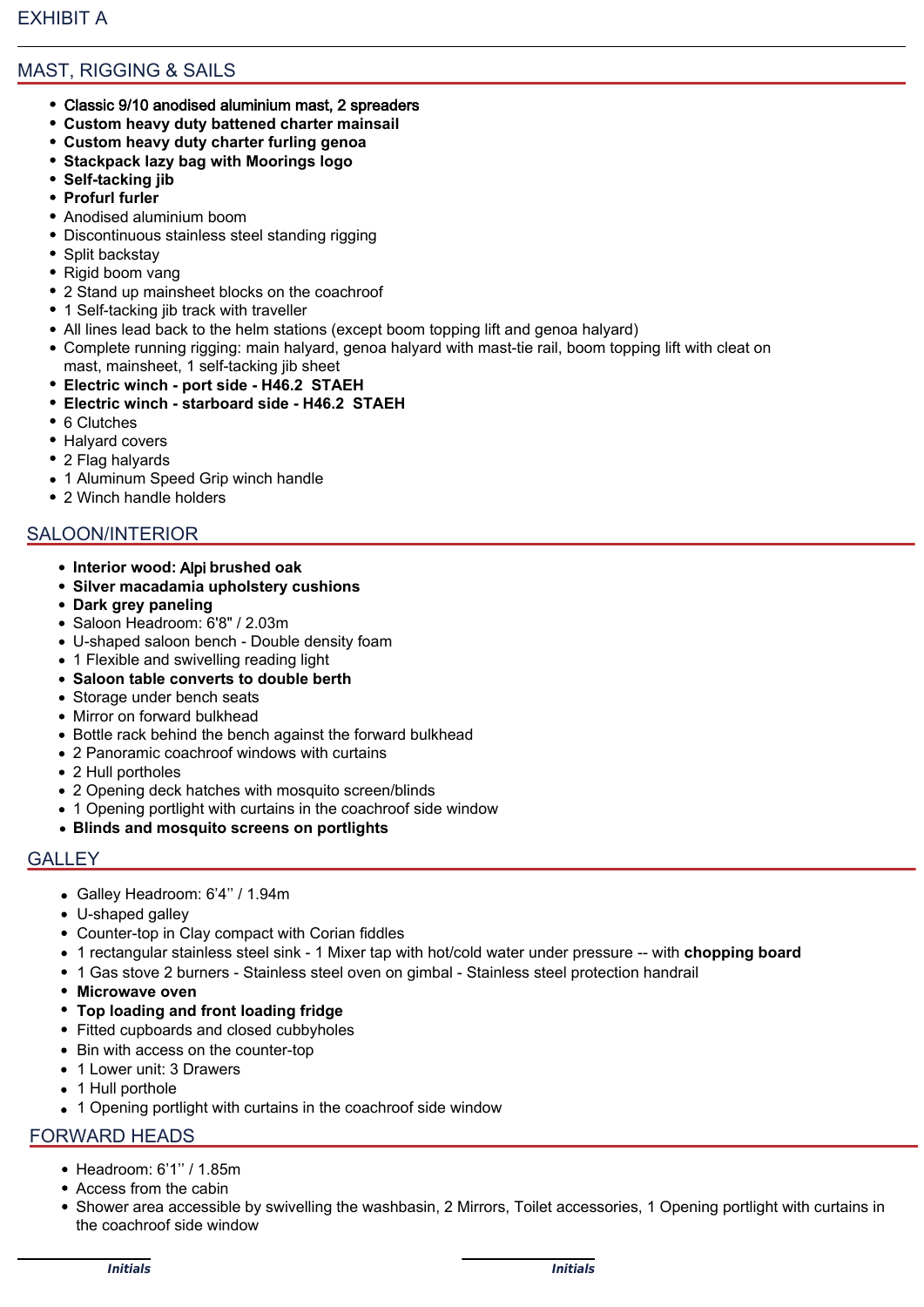# FORWARD CABINS

- 1 Double bed (6'7'' x 4'6'' x 3'10' / 2m x 1.36m x 1.16m)
- 1 Hanging locker 2 Closed high shelves, 1 Open shelving, 1 Drawer under the bed
- 2 Swivelling reading lights
- 1 Deck hatch with mosquito screen/blind
- 1 Hull porthole with sliding blind
- 1 USB socket
- Access door to the head

### AFT HEADS

- Aft Heads Headroom: 6'1'' / 1.85m
- Access from the saloon or the aft cabins
- Shower area accessible by swivelling the washbasin
- Toilet accessories
- 2 Mirrors
- 1 Opening portlight with curtains in the coachroof side window

#### AFT CABINS

- Headroom: 1,97 m / 6'6"
- Double bed  $(2,10 \text{ m} \times 1,60 \text{ m} / 6,11" \times 5'3")$ =
- 1 Drawer under the bed 1 Hanging locker 1 Cupboard Closed cubbyholes
- 1 Bed access sideboard
- 2 Flexible and multi-directional reading lights at headboard
- 1 USB socket
- 1 Hull porthole with sliding blind
- 1 Cockpit opening window with curtain under cockpit seats
- 1 Fixed cockpit window with curtain on the coaming

## FOREPEAK CABIN

- **Access through deck hatch with stainless steel ladder**
- **Single bed, foam mattress, 2 storage lockers under bed, cupboard and shelves**
- **Electric toilet**
- **Sink Mirror Shower head mixer tap Shower tray with curtain**
- **Power outlet, 1 LED ceiling light, 1 LED reading light**

## ENGINE & CONTROLS

- Rotomolded freshwater tank 440L / 116us gal, under berth in forward cabin 1 Deck filler
- Water-pressure system Expansion tank inline filter
- 40L / 11 US Gal Electric water heater (engine use)
- Electrical shower drain pumps
- 1 Electric bilge pump
- 1 Manual bilge pump
- 1 Electric pump for the ice box drain
- **Watermaker**
- **Electric flushing toilets throughout, including bow cabin**

# ENGINE & CONTROLS

- **Yanmar 4JH110 CR 81Kw (110HP) Diesel**
- **Port and starboard helm stations**
- Engine throttle and control panel on starboard
- Engine compartment: Soundproofing foam Ventilation: 3 air intakes and 1 forced air outlets 1 Alternator 12v / 125 Amp
- 1 Rotomolded diesel tank 200 L / 53 US Gal (under starboard aft berth) Electronic gauge Low level alarm 1 Deck filler
- **Extra 200L / 53us gal fuel tank**
- Filters: Sea water Diesel Water separator
- Fixed three blade propeller
- 1 Engine access through companionway (opening with 2 gas pistons) 2 Engine access through aft cabins
- **Bowthruster**